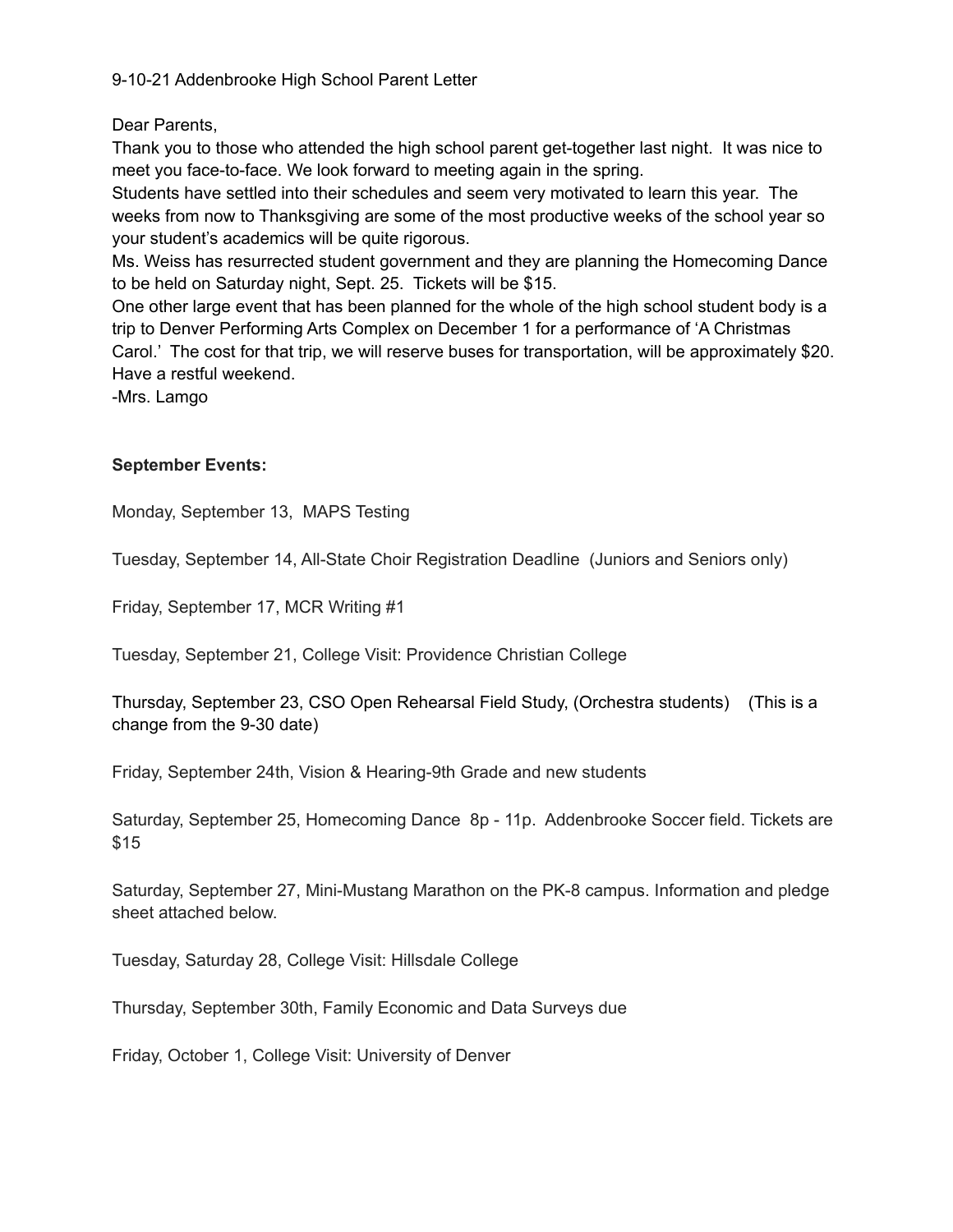Please take a moment to fill out the Family Economic and Data Survey (even if you don't believe your family qualifies.)

By completing this survey you are helping our student body receive funding for items ranging from literature books to field study programs and much more!

You may find that your student's fees can be reimbursed or waived. Surveys must be completed and turned in to Mrs. Jerome at the front desk or emailed directly to our financial secretary Mrs. Swenson at [jswenson@addenbrooke.org](mailto:jswenson@addenbrooke.org) **no later than Thursday Sept. 30th at 3:30 p.m.** The survey can be found on the homepage of our website or by clicking the link below. [https://tb2cdn.schoolwebmasters.com/accnt\\_90399/site\\_90401/Documents/Family-Economic-D](https://tb2cdn.schoolwebmasters.com/accnt_90399/site_90401/Documents/Family-Economic-Data-Survey.pdf) [ata-Survey.pdf](https://tb2cdn.schoolwebmasters.com/accnt_90399/site_90401/Documents/Family-Economic-Data-Survey.pdf)

Thank you, we appreciate your help!

Dear ACA Families,

On *Monday, September 27th* ACA will host our **7th annual Mustang Mini Marathon**! The earnings from this event will go towards

We encourage **ALL** students and families to participate by sharing the pledge sheet with relatives, friends, and neighbors. This is a **BIG** fundraiser for Addenbrooke so let's make it a successful one!!

Last year, we were able to raise \$7,500 - which is only about half of what we have raised in years past. With that money, we were able to provide our HS with an industrial coffee maker and everything needed to get that up and running, and our K-8 with a deep freezer as well as partially refurbished the staff lounge. The remaining money has been used to help PACS sponsor all the fun events throughout the year. This year, we are hoping to increase that number back up to our past goal of \$15,000. Our goal is to provide solar lights for the two flagpoles at the K-8 campus and a flagpole and flag for the high school campus.

### **Please, HELP MAKE THIS HAPPEN!!**

\*\*\*\*\*\*\*\*\*\*\*\*\*\*\*\*\*\*\*\*\*\*\*\*\*\*\*\*\*\*\*\*\*\*\*\*\*\*\*\*\*\*\*\*\*\*\*\*\*\*\*\*\*\*\*\*\*\*\*\*\*\*\*\*\*\*\*\*\*\*\*\*\*\*\*\*\*\*\*\*\*\*\*\*\*\*\*\*\*\*\*\*\*\*\*\*\*\*\*\*\*\*\*\*\*\*\*\*\*

This event will take place during the school day. A schedule of running times will come out in the next week as we work with the PE teachers. The students will be running around our new field. K-5 will run approximately  $1/4$  of the field, and 6-8 will run approximately  $1/2$  of the field.

Preschool will have their own event in the grammar school playground area. Each grade will run for 30 minutes. High school student government will be helping with the event, but the high schoolers will not be running, in order to keep their schedule consistent. Instead, we invite our High School Students to help support our school and events by just turning in pledges and receiving their Addenbrooke swag. Please remember that this event helps sponsor the High School dances and keep our ticket prices low. We encourage families to come and cheer them on, but we also need help with the event! Look for the sign-up genius to help volunteer with the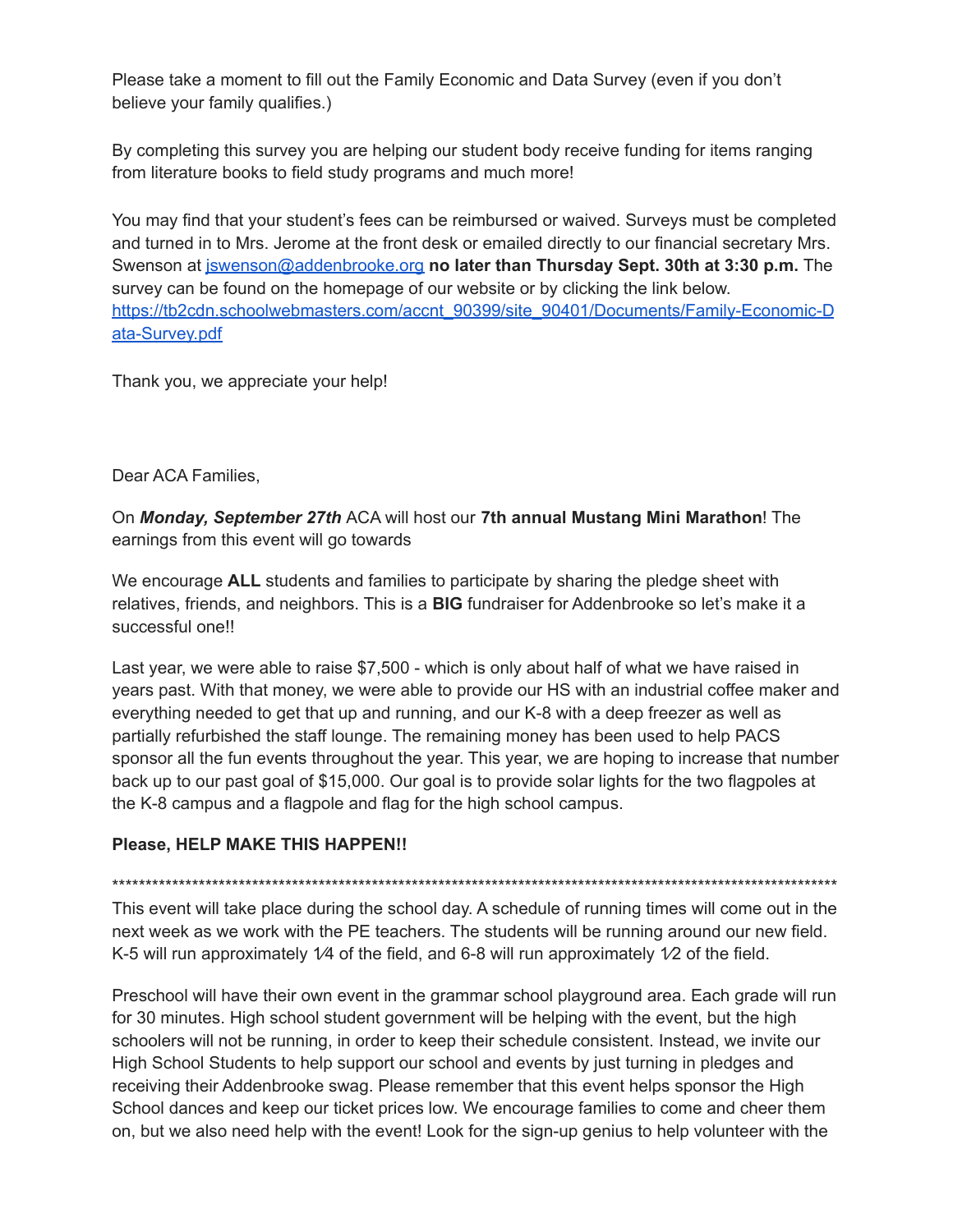fun!!! GO MUSTANGS! (parking will be tight this day, be patient, willing to park further away, and walk over)

## **Pledges**

The pledge sheet must be returned to the school **with** pledged monies by *Friday October 15th.* The students can earn pledges in two ways:

- 1. They can accept a pledge based on the number of laps they run (per lap). Ex. Donors can pledge \$1.00 per lap. If a student runs 13 laps, they would collect \$13.00.
- 2. They can accept a flat pledge (present amount). Ex. Donors can pledge \$10.00 and the student will collect \$10.00 no matter how many laps they run.

#### **Prizes**

Students will have the opportunity to earn prizes based on how many pledges they collect. The prizes are cumulative so, for example, if they collect \$60, they will earn the ball, shirt, and fanny-pack.

- $\bullet$  \$15 = Mustang hacky sack-style ball.
- \$30 = Mustang Mini Marathon annual shirt (uniform acceptable)
- \$60 = Mustang Mini Marathon fanny-pack
- \$100 = Mustang Mini Marathon sweatshirt (uniform acceptable)
- Top Pledges = A one-year family membership to the Museum of Nature and Science or

Denver Zoo (their choice)

#### **BONUS PRIZES**

- In grammar school each class in every grade with the highest # of miles will get to SILLY STRING their teacher
- In middle school, the top advisement will get to SILLY STRING their teacher.

We look forward to this fun-filled event! If you have questions please contact: [pacs@addenbrooke.org](mailto:pacs@addenbrooke.org)